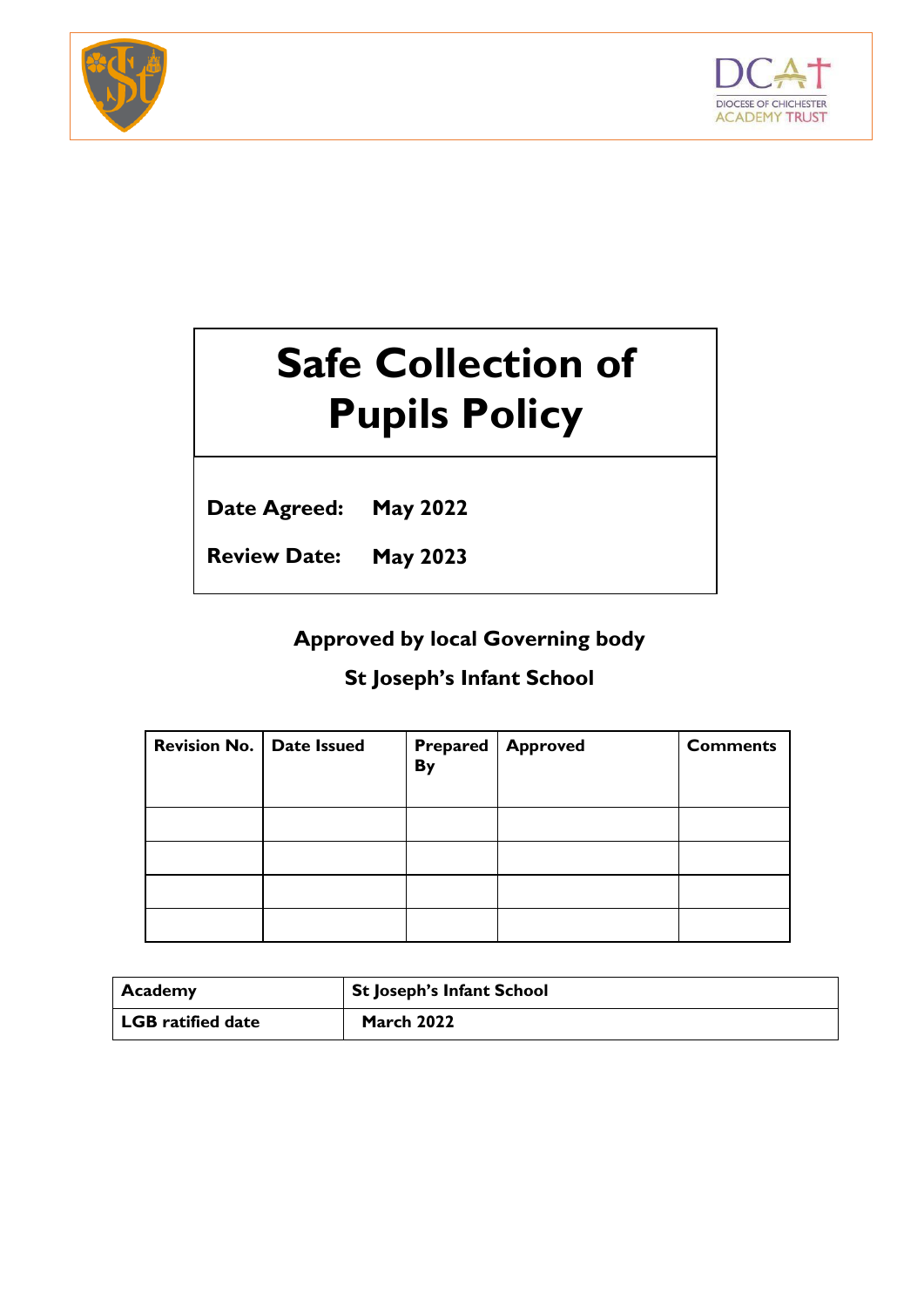



# **SAFE COLLECTION OF CHILDREN POLICY**

#### **Statement of Intent**

Our children's safety is of paramount importance to us all. We will endeavour to ensure clear and robust procedures for collection are in place, regularly reviewed and clearly shared with staff, parents, carers and pupils. In the event that a child is not collected by an authorised person at the end of the school day, the school puts into practice agreed procedures.

# **Aim**

The end of the school day is a busy time, and our aim is to ensure children are dismissed carefully, under strict supervision, collected on time and arrive home safely.

The aim of this policy is to ensure the safety of children by making sure that the responsibilities and expectations of all parties are clear when it comes to children leaving the school premises.

In the event that a child is not collected by an authorised adult, we will ensure the situation can be resolved as quickly as possible and to cause as little distress as possible to the child. We inform parents/carers of our procedures so if they are unavoidably delayed they will be aware of procedures being followed.

# **The Authorised Adult**

The authorised adult must be a responsible person aged **14 years or over.** The person may be a:

- Parent
- **Family member**
- **•** Child minder
- **Someone over the age of 14 who has the parent/carer's written permission to collect the** child from school. Verbal consent can be accepted in emergency situations.
- All adults must be authorised by the child's main parent/carer

#### **Methods**

Parents/carers of children in our school are asked to provide specific information at the beginning of Reception and are asked to update us if there are any changes to this information which is kept in our data file in the office including:

- Home address and telephone number of parents/carers
- **Place of work and telephone number**
- **Nobile telephone number**
- **Emergency contact details**
- Names and telephone numbers of adults who are authorised by the parents/carers to collect their child from school i.e. child minder, relative
- **Information about any person who has been denied legal access to the child Integrate**
- Information about who has primary responsibility for the child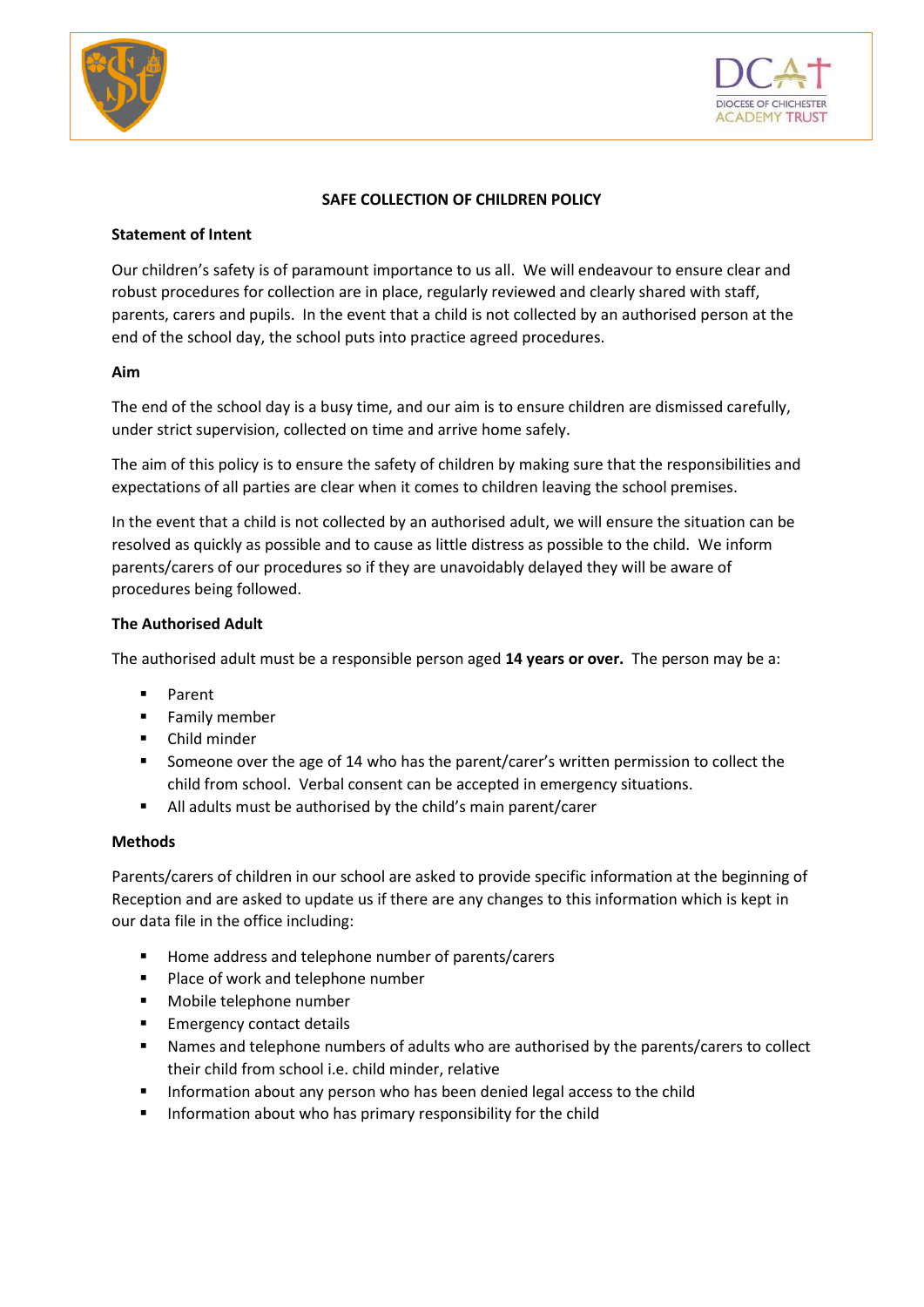



If there are any changes to any of the above, we ask that the school office is notified immediately. When there is a change to the end of the day arrangements, we ask that parents inform either the school office or the class teacher as soon as possible.

#### **Safe Collection**

School finishes at 3.15 pm.

Children in years R, 1 and 2 exit at the designated door to the playground to meet their authorised parents.

Once a child has been handed over to a responsible adult, they are no longer the responsibility of the school. We ask parents/carers to remain vigilant after collecting their child to ensure they leave the school premises safely.

#### **Other safety issues**

Parents are responsible for ensuring that their children do not access or use any areas of the school site that are prohibited. This includes playing on any outdoor playground equipment such as climbing frames. This equipment is only permitted to be used by pupils of the correct age during the school day and under appropriate supervision.

No pupils should use bikes, skates or scooters etc. on the school site.

#### **Extra-Curricular Club Arrangements**

Please note that **ALL** pupils will need to be collected if they are staying late at school for any reason E.g. If your child takes part in any after school club, they will usually need to be collected at 4.00pm. **No pupils will be allowed to leave school on their own at any time.**

#### **Communication**

As always, good communication between home and school is vital so please let us know ASAP if there are any chances to your normal drop off and collection routines. Particularly if you will be late to collect your child at the end of the school day and please remember that, it is a parent's responsibility to ensure children travel to and from school safely. Please talk to your children about staying safe.

#### **When children are not collected**

Sometimes, in exceptional circumstances, a child may not be collected on time. We request that you contact school as soon as possible to notify us that you may be late. If we receive no such message, the following procedure would be followed:

- 1. The child will be taken to wait at the school office
- 2. We inform parents that if children are not collected at the end of the day we will follow the following procedures:
	- Messages are checked to see if there are any changes to the end of the day arrangements
	- Parents/carers are contacted at home/work